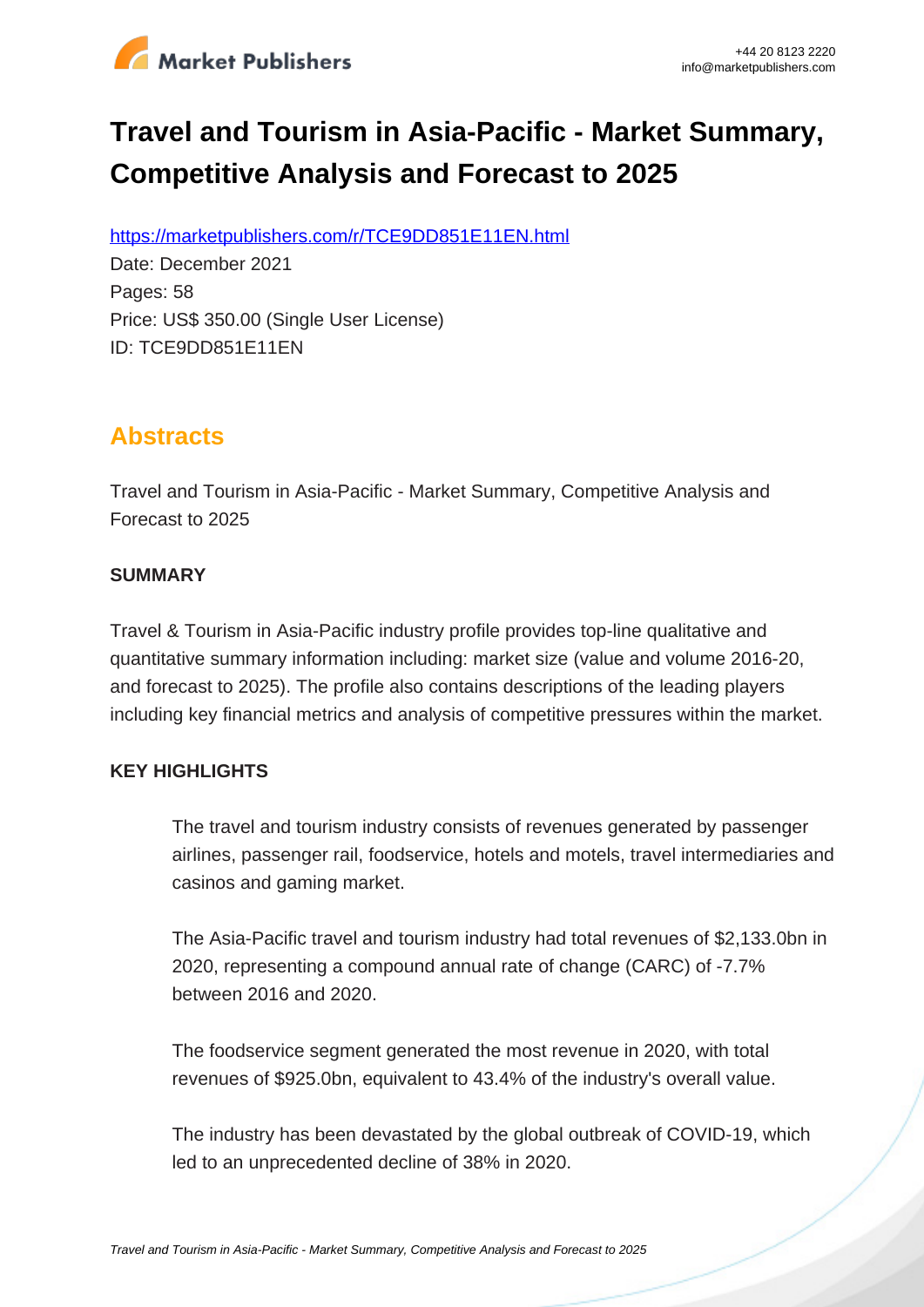

#### **SCOPE**

Save time carrying out entry-level research by identifying the size, growth, major segments, and leading players in the travel & tourism market in Asia-Pacific

Use the Five Forces analysis to determine the competitive intensity and therefore attractiveness of the travel & tourism market in Asia-Pacific

Leading company profiles reveal details of key travel & tourism market players' global operations and financial performance

Add weight to presentations and pitches by understanding the future growth prospects of the Asia-Pacific travel & tourism market with five year forecasts by both value and volume

#### **REASONS TO BUY**

What was the size of the Europe non-life insurance market by value in 2020?

What will be the size of the Europe non-life insurance market in 2025?

What factors are affecting the strength of competition in the Europe non-life insurance market?

How has the market performed over the last five years?

What are the main segments that make up Europe's non-life insurance market?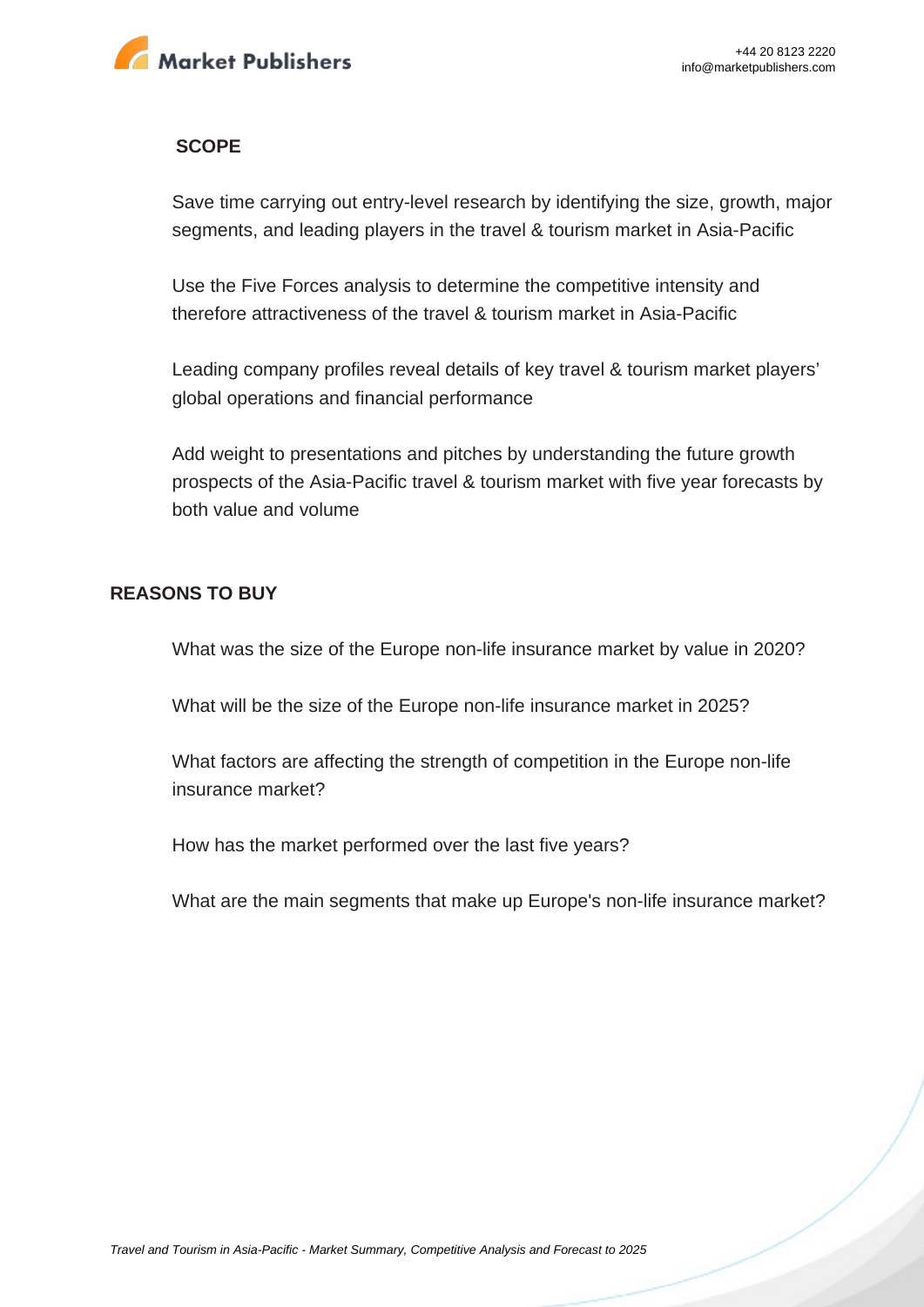

# **Contents**

#### **1 EXECUTIVE SUMMARY**

- 1.1. Market value
- 1.2. Market value forecast
- 1.3. Category segmentation
- 1.4. Geography segmentation
- 1.5. Market rivalry
- 1.6. Competitive Landscape

#### **2 MARKET OVERVIEW**

- 2.1. Market definition
- 2.2. Market analysis

#### **3 MARKET DATA**

3.1. Market value

#### **4 MARKET SEGMENTATION**

- 4.1. Category segmentation
- 4.2. Geography segmentation

#### **5 MARKET OUTLOOK**

5.1. Market value forecast

#### **6 FIVE FORCES ANALYSIS**

- 6.1. Summary
- 6.2. Buyer power
- 6.3. Supplier power
- 6.4. New entrants
- 6.5. Threat of substitutes
- 6.6. Degree of rivalry

### **7 COMPETITIVE LANDSCAPE**

[Travel and Tourism in Asia-Pacific - Market Summary, Competitive Analysis and Forecast to 2025](https://marketpublishers.com/report/services/travel-leisure/travel-n-tourism-in-asia-pacific-market-summary-competitive-analysis-n-forecast-to-2025.html)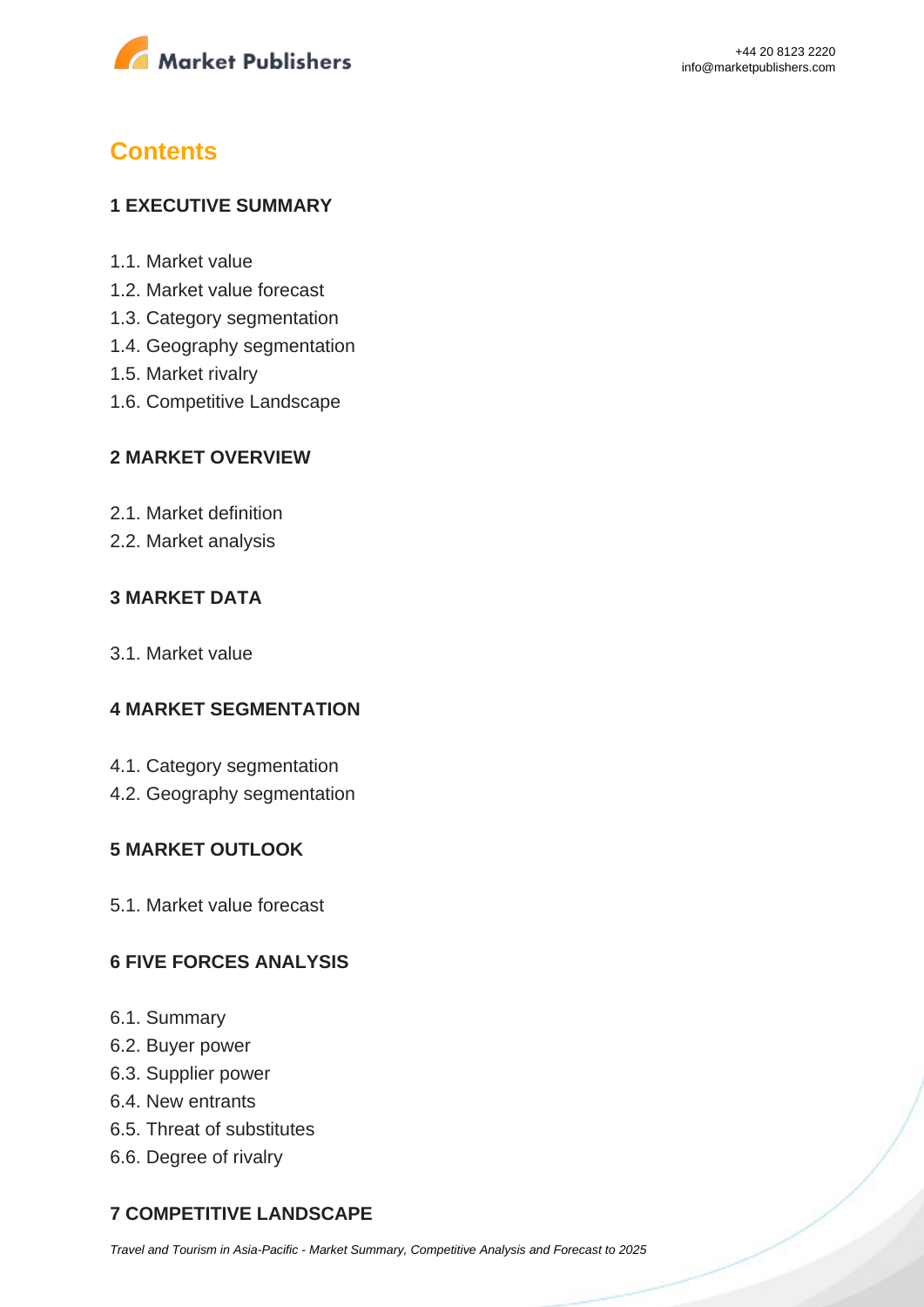

- 7.1. Who are the leading players in the foodservice industry?
- 7.2. What strategies do these leading players follow?
- 7.3. How is technology being used by these leading companies?
- 7.4. How are consumer and cultural trends impacting foodservice companies?
- 7.5. Who are the leading players in the hotels and motels industry?
- 7.6. What strategies do these leading players follow?
- 7.7. Are there any threats to these leading players?
- 7.8. Who are the leading players in the airlines industry?
- 7.9. Which airlines were most successful prior to the pandemic?
- 7.10. How has the COVID-19 impacted players in the travel and tourism industry?

#### **8 COMPANY PROFILES**

- 8.1. GreenTree Hospitality Group Ltd
- 8.2. McDonald's Corp
- 8.3. Wyndham Hotels and Resorts LLC
- 8.4. China Eastern Airlines Corp Ltd
- 8.5. Huazhu Group Ltd
- 8.6. China Southern Airlines Co Ltd
- 8.7. Yum! Brands, Inc.

#### **9 MACROECONOMIC INDICATORS**

9.1. Country data

#### **10 APPENDIX**

- 10.1. Methodology
- 10.2. Industry associations
- 10.3. Related MarketLine research
- 10.4. About MarketLine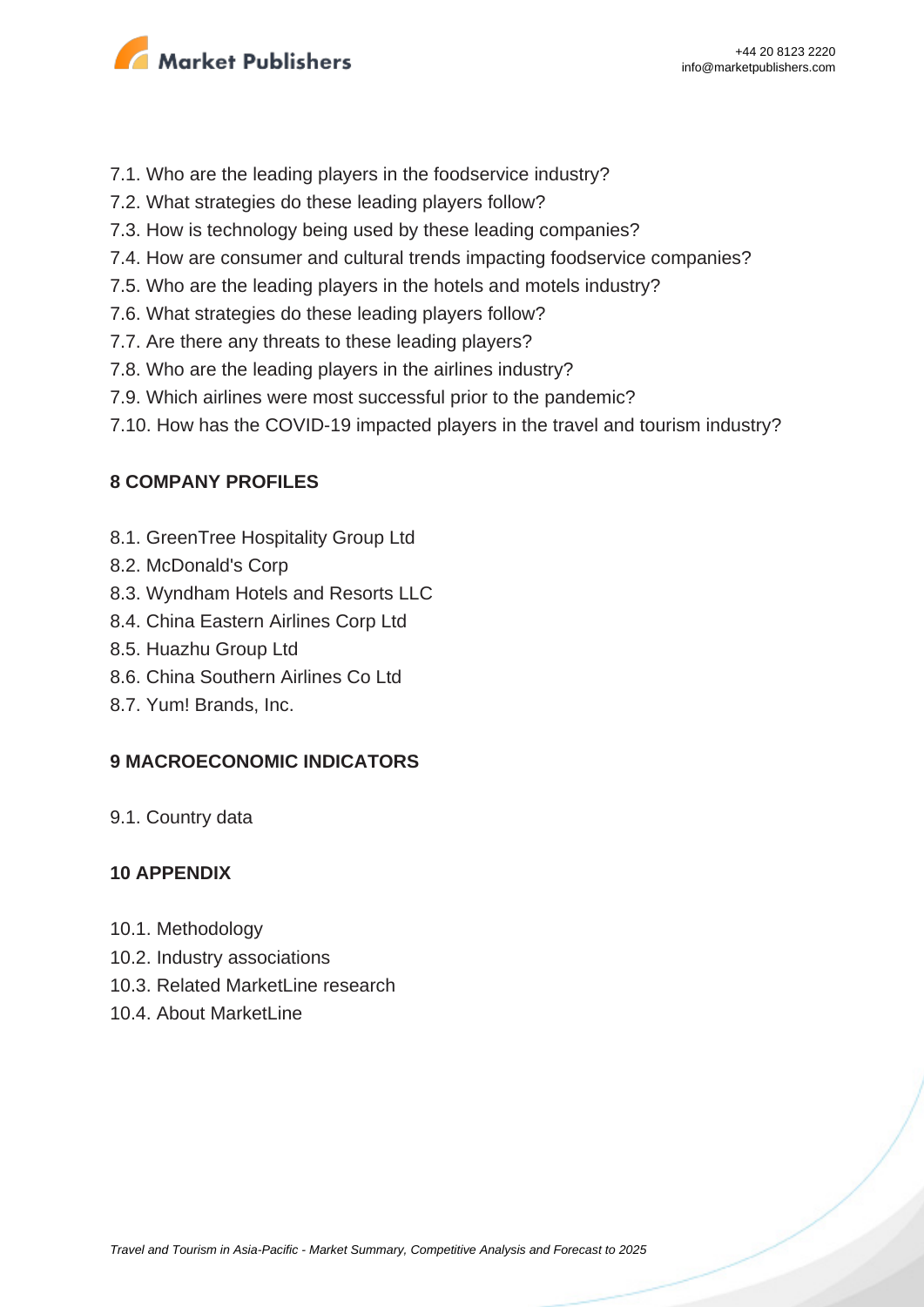

### **List Of Tables**

#### **LIST OF TABLES**

Table 1: Asia-Pacific travel & tourism industry value: \$ billion, 2016–20 Table 2: Asia–Pacific travel & tourism industry category segmentation: \$ billion, 2020 Table 3: Asia–Pacific travel & tourism industry geography segmentation: \$ billion, 2020 Table 4: Asia-Pacific travel & tourism industry value forecast: \$ billion, 2020–25 Table 5: GreenTree Hospitality Group Ltd: key facts Table 6: McDonald's Corp: key facts Table 7: McDonald's Corp: Annual Financial Ratios Table 8: McDonald's Corp: Key Employees Table 9: McDonald's Corp: Key Employees Continued Table 10: Wyndham Hotels and Resorts LLC: key facts Table 11: Wyndham Hotels and Resorts LLC: Key Employees Table 12: China Eastern Airlines Corp Ltd: key facts Table 13: China Eastern Airlines Corp Ltd: Annual Financial Ratios Table 14: China Eastern Airlines Corp Ltd: Key Employees Table 15: Huazhu Group Ltd: key facts Table 16: Huazhu Group Ltd: Annual Financial Ratios Table 17: Huazhu Group Ltd: Key Employees Table 18: China Southern Airlines Co Ltd: key facts Table 19: China Southern Airlines Co Ltd: Annual Financial Ratios Table 20: China Southern Airlines Co Ltd: Key Employees Table 21: Yum! Brands, Inc.: key facts Table 22: Yum! Brands, Inc.: Annual Financial Ratios Table 23: Yum! Brands, Inc.: Key Employees Table 24: Yum! Brands, Inc.: Key Employees Continued Table 25: Asia-Pacific exchange rate, 2016–20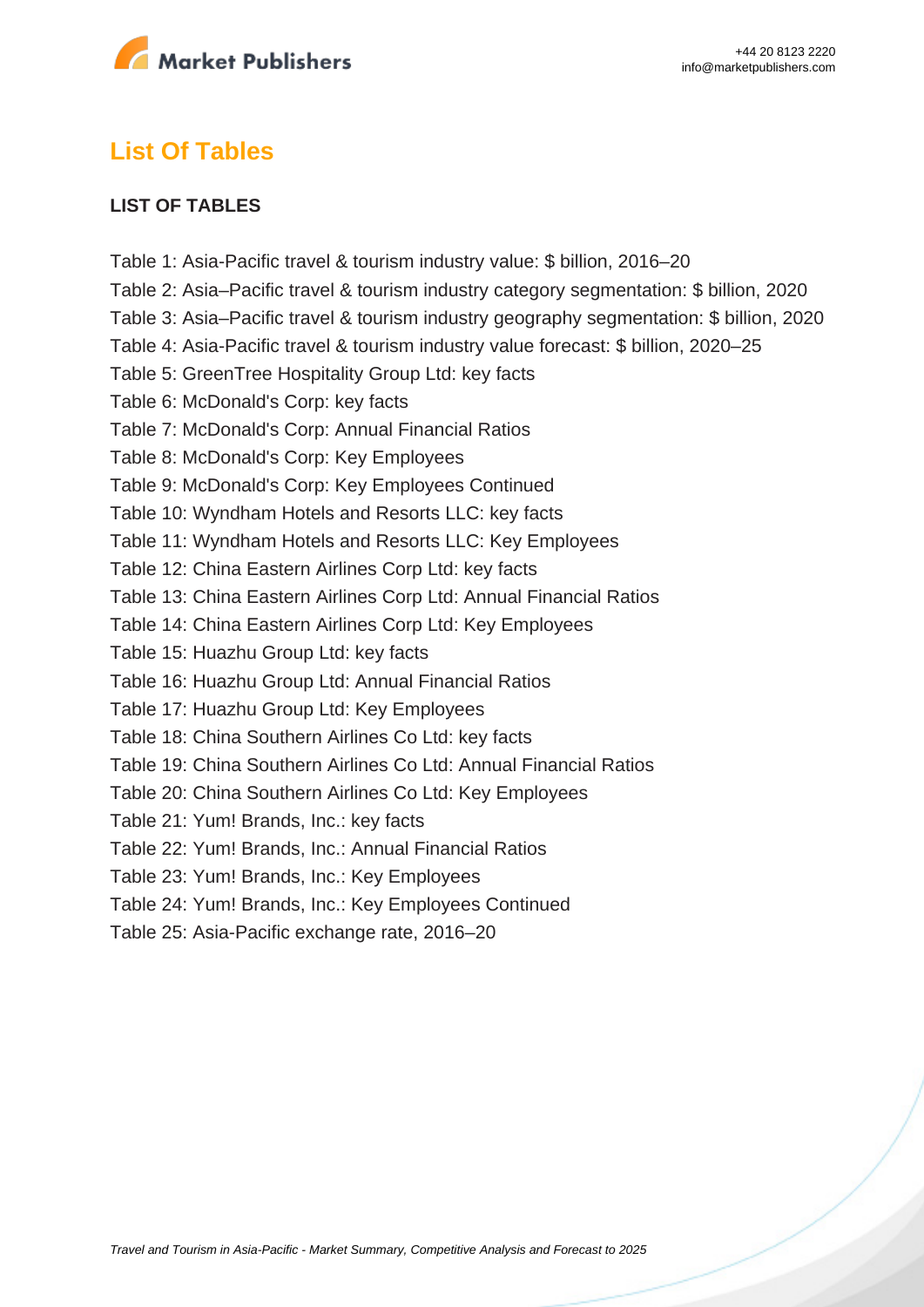

# **List Of Figures**

#### **LIST OF FIGURES**

Figure 1: Asia-Pacific travel & tourism industry value: \$ billion, 2016–20

Figure 2: Asia–Pacific travel & tourism industry category segmentation: % share, by value, 2020

Figure 3: Asia–Pacific travel & tourism industry geography segmentation: % share, by value, 2020

Figure 4: Asia-Pacific travel & tourism industry value forecast: \$ billion, 2020–25

Figure 5: Forces driving competition in the travel & tourism industry in Asia-Pacific, 2020

Figure 6: Drivers of buyer power in the travel & tourism industry in Asia-Pacific, 2020

Figure 7: Drivers of supplier power in the travel & tourism industry in Asia-Pacific, 2020

Figure 8: Factors influencing the likelihood of new entrants in the travel & tourism industry in Asia-Pacific, 2020

Figure 9: Factors influencing the threat of substitutes in the travel & tourism industry in Asia-Pacific, 2020

Figure 10: Drivers of degree of rivalry in the travel & tourism industry in Asia-Pacific, 2020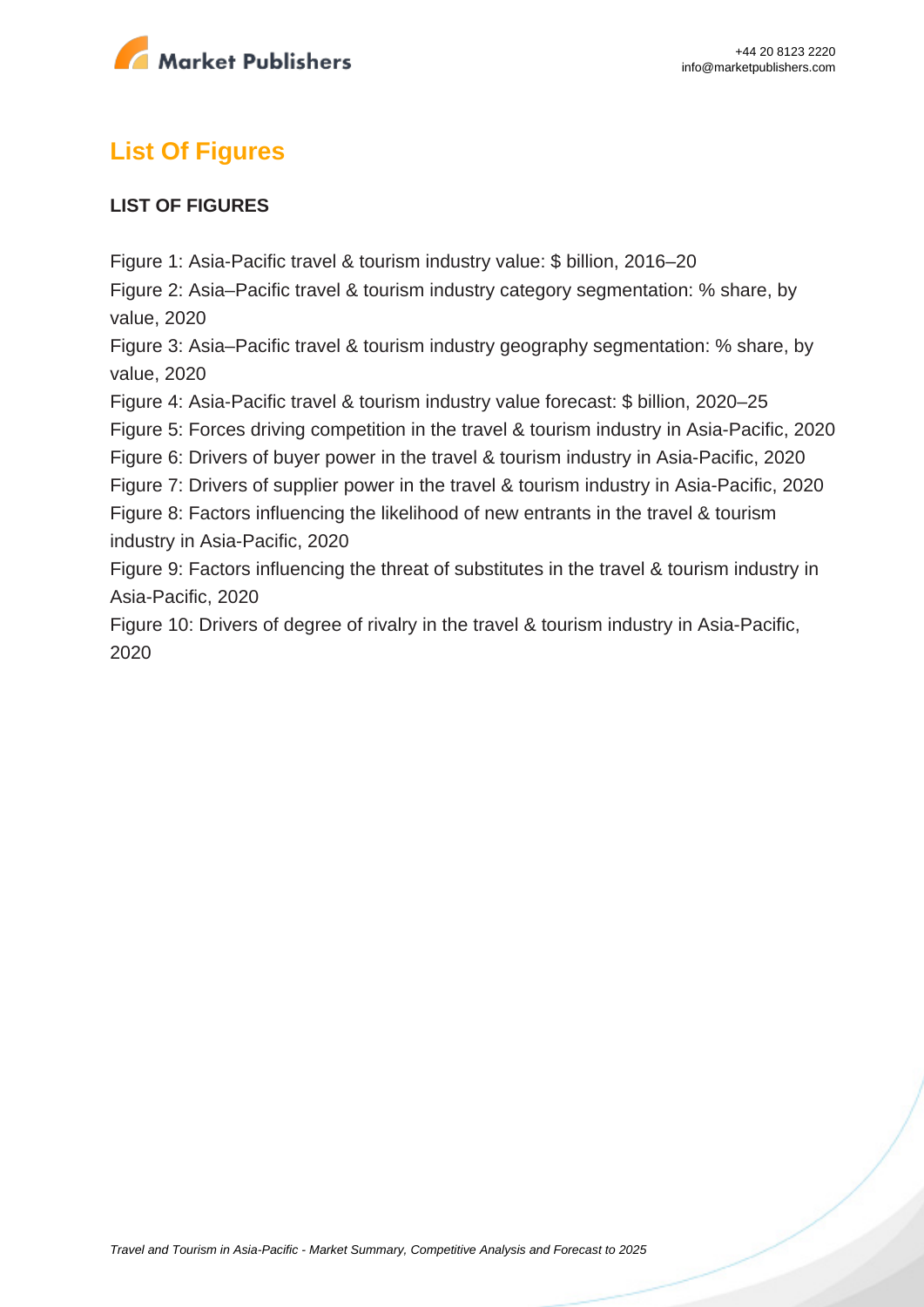

#### I would like to order

Product name: Travel and Tourism in Asia-Pacific - Market Summary, Competitive Analysis and Forecast to 2025

Product link: [https://marketpublishers.com/r/TCE9DD851E11EN.html](https://marketpublishers.com/report/services/travel-leisure/travel-n-tourism-in-asia-pacific-market-summary-competitive-analysis-n-forecast-to-2025.html)

Price: US\$ 350.00 (Single User License / Electronic Delivery) If you want to order Corporate License or Hard Copy, please, contact our Customer Service: [info@marketpublishers.com](mailto:info@marketpublishers.com)

### Payment

To pay by Credit Card (Visa, MasterCard, American Express, PayPal), please, click button on product page [https://marketpublishers.com/r/TCE9DD851E11EN.html](https://marketpublishers.com/report/services/travel-leisure/travel-n-tourism-in-asia-pacific-market-summary-competitive-analysis-n-forecast-to-2025.html)

To pay by Wire Transfer, please, fill in your contact details in the form below:

First name: Last name: Email: Company: Address: City: Zip code: Country: Tel: Fax: Your message:

\*\*All fields are required

Custumer signature

Please, note that by ordering from marketpublishers.com you are agreeing to our Terms & Conditions at<https://marketpublishers.com/docs/terms.html>

To place an order via fax simply print this form, fill in the information below and fax the completed form to +44 20 7900 3970